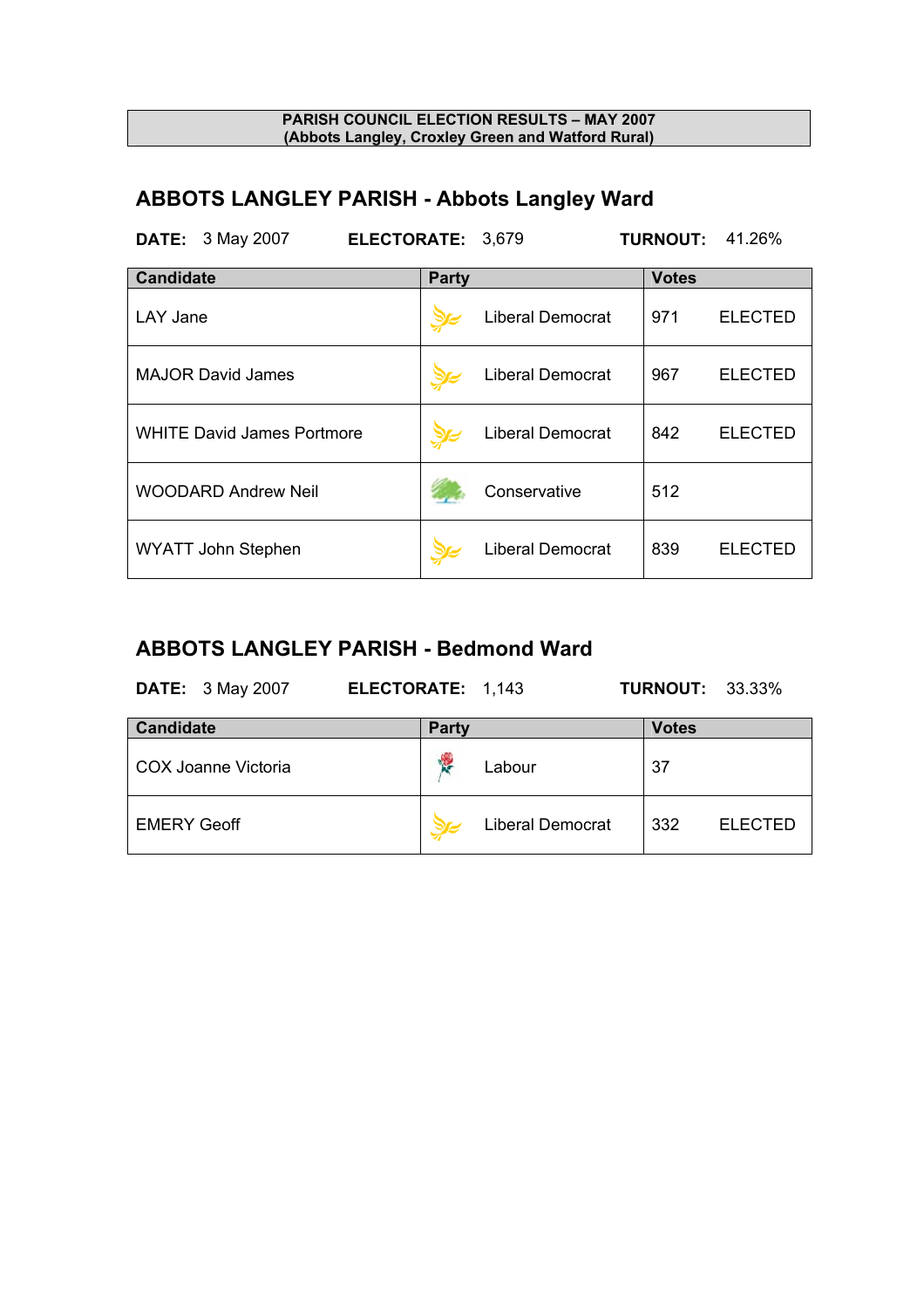# **ABBOTS LANGLEY PARISH - Hunton Bridge & Langleybury Ward**

| <b>DATE:</b> 3 May 2007        | <b>ELECTORATE: 854</b> |                         | <b>TURNOUT: 42.51%</b> |                |
|--------------------------------|------------------------|-------------------------|------------------------|----------------|
| <b>Candidate</b>               | <b>Party</b>           |                         | <b>Votes</b>           |                |
| <b>BROCKHURST Barbara Anne</b> |                        | Conservative            | 89                     |                |
| <b>PHIPPS Belinda Clare</b>    |                        | <b>Liberal Democrat</b> | 272                    | <b>ELECTED</b> |

## **ABBOTS LANGLEY PARISH - Leavesden Ward**

| <b>DATE:</b> 3 May 2007    | ELECTORATE: 3,909 |                         |              | <b>TURNOUT: 31.59%</b> |
|----------------------------|-------------------|-------------------------|--------------|------------------------|
| <b>Candidate</b>           | <b>Party</b>      |                         | <b>Votes</b> |                        |
| <b>BARTRICK Sue</b>        |                   | <b>Liberal Democrat</b> | 929          | <b>ELECTED</b>         |
| <b>BEDFORD Sara Louise</b> |                   | Liberal Democrat        | 888          | <b>ELECTED</b>         |
| LAY Leon George            |                   | <b>Liberal Democrat</b> | 822          | <b>ELECTED</b>         |
| O'NEILL Betty              |                   | <b>Liberal Democrat</b> | 867          | <b>ELECTED</b>         |
| <b>TUCK Wally</b>          |                   | Conservative            | 291          |                        |
| <b>YOUNG Ivy</b>           |                   | <b>Liberal Democrat</b> | 797          | <b>ELECTED</b>         |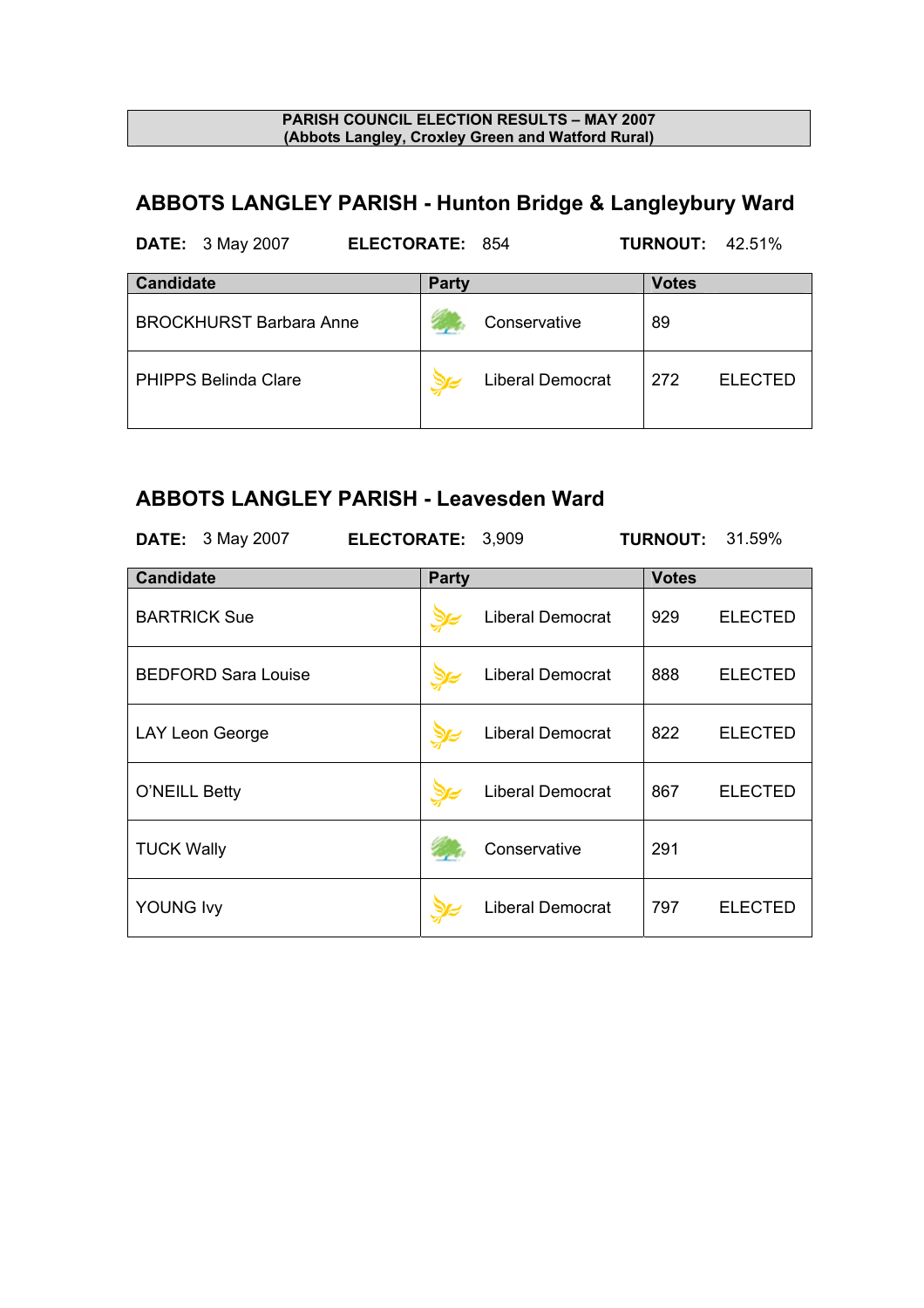## **ABBOTS LANGLEY PARISH - Primrose Hill Ward**

| <b>DATE:</b> 3 May 2007<br>ELECTORATE: 1,540 |              |                         |              | <b>TURNOUT: 32.21%</b> |
|----------------------------------------------|--------------|-------------------------|--------------|------------------------|
| <b>Candidate</b>                             | <b>Party</b> |                         | <b>Votes</b> |                        |
| <b>MORTON Michael Thomas</b>                 |              | <b>Liberal Democrat</b> | 385          | <b>ELECTED</b>         |
| <b>PROCHNIK Bruce</b>                        | ę            | Labour                  | 73           |                        |

### **ABBOTS LANGLEY PARISH - Tanners Wood Ward**

| <b>DATE:</b> 3 May 2007      | ELECTORATE: 2,709 |              |                         |              | <b>TURNOUT: 31.75%</b> |
|------------------------------|-------------------|--------------|-------------------------|--------------|------------------------|
| <b>Candidate</b>             |                   | <b>Party</b> |                         | <b>Votes</b> |                        |
| <b>DAILY Chris</b>           |                   |              | <b>Liberal Democrat</b> | 581          | <b>ELECTED</b>         |
| <b>ROE Owen</b>              |                   |              | <b>Liberal Democrat</b> | 537          | <b>ELECTED</b>         |
| <b>WILLIAMS Keith Donald</b> |                   |              | <b>Liberal Democrat</b> | 549          | <b>ELECTED</b>         |
| <b>WOODARD Claire</b>        |                   |              | Conservative            | 235          |                        |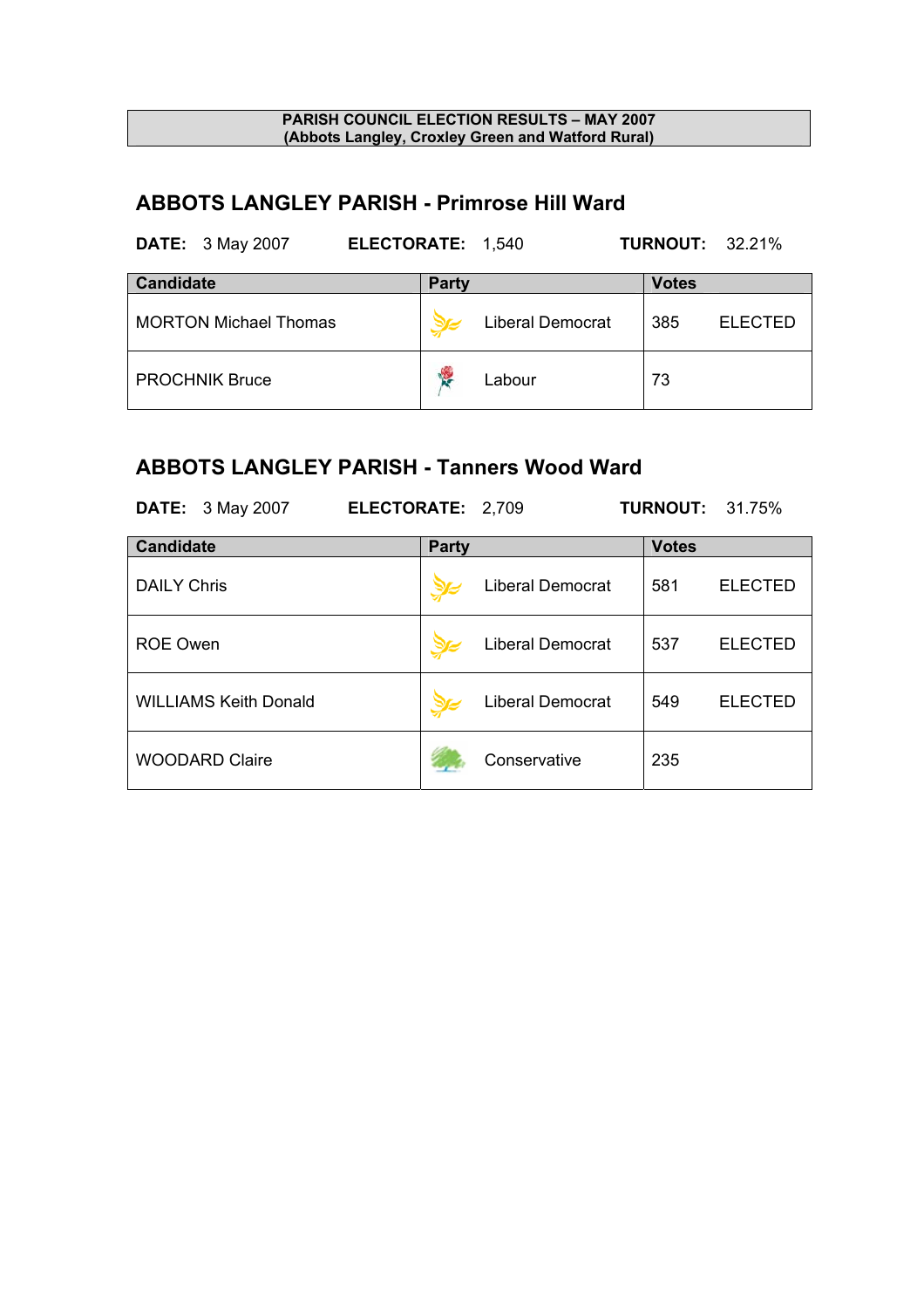# **CROXLEY GREEN PARISH - Croxley Green Ward**

| <b>DATE:</b> 3 May 2007   |                                  | ELECTORATE: 4,212 |       |                                   | <b>TURNOUT:</b> | 38.49%         |
|---------------------------|----------------------------------|-------------------|-------|-----------------------------------|-----------------|----------------|
| <b>Candidate</b>          |                                  |                   | Party |                                   | <b>Votes</b>    |                |
| <b>BIRCH Marion Ann</b>   |                                  |                   |       | Independent                       | 595             | <b>ELECTED</b> |
| <b>BRAND Frank Martin</b> |                                  |                   |       | Independent                       | 387             |                |
| <b>DANN Leighton Glyn</b> |                                  |                   |       | Liberal Democrat                  | 959             | <b>ELECTED</b> |
|                           | <b>JEFFORD Christine Heather</b> |                   |       | Independent                       | 461             | <b>ELECTED</b> |
|                           | <b>MARTIN Janet Patricia</b>     |                   |       | Independent                       | 523             | <b>ELECTED</b> |
| <b>MUNROE Tony</b>        |                                  |                   |       | Independent                       | 221             |                |
| <b>NEIGHBOUR David</b>    |                                  |                   |       | Independent                       | 393             |                |
|                           | <b>RENNOLDSON Wendy Margaret</b> |                   |       | Independent                       | 426             |                |
|                           | <b>RIDLEY Robert James</b>       |                   |       | To Have An<br>Accountable Council | 399             |                |
| <b>SEABOURNE Roger</b>    |                                  |                   |       | <b>Liberal Democrat</b>           | 893             | <b>ELECTED</b> |
| <b>VASSILIOU Cliff</b>    |                                  |                   |       | <b>Croxley Green</b><br>Resident  | 534             | <b>ELECTED</b> |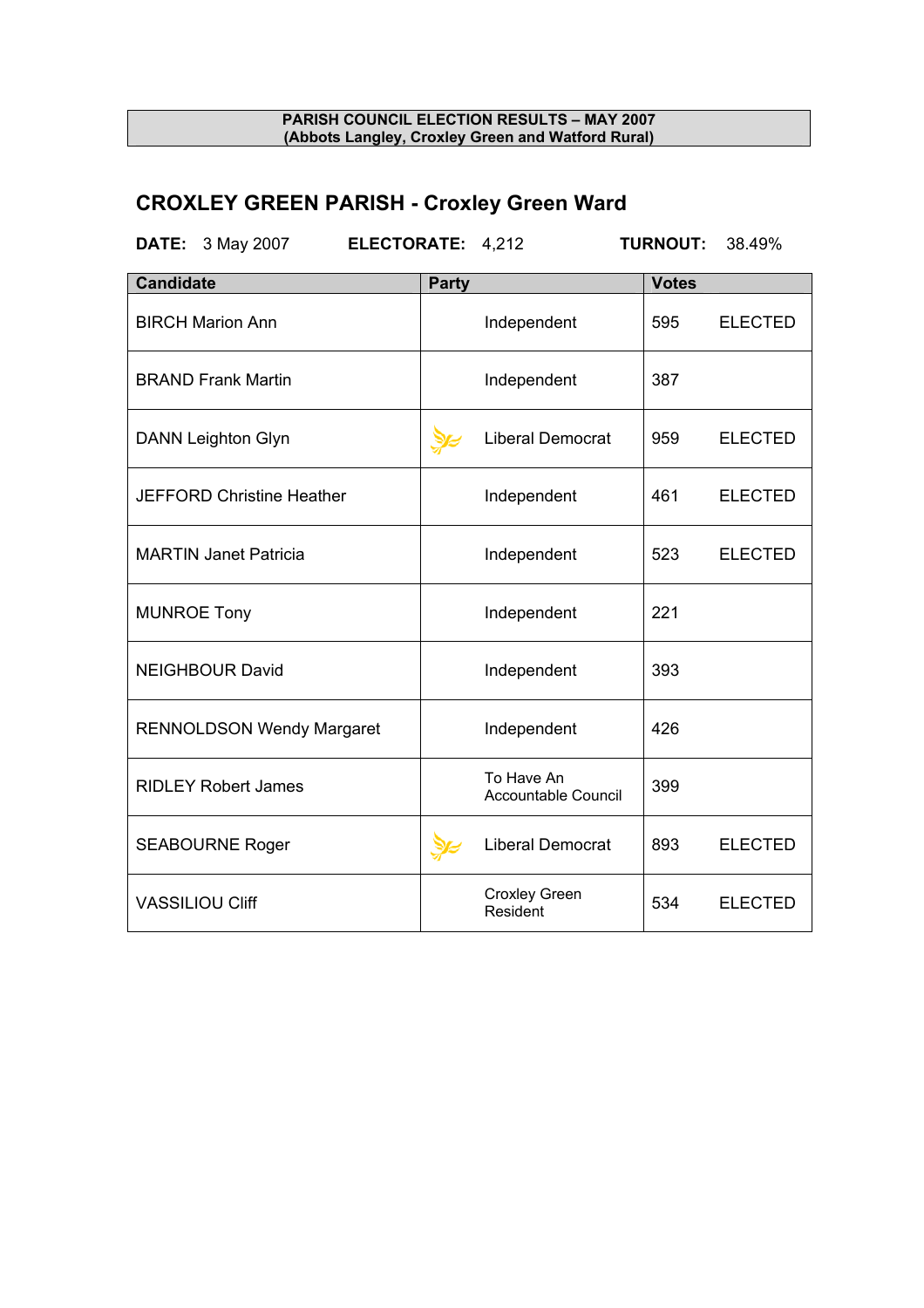# **CROXLEY GREEN PARISH - Croxley Green South Ward**

| ELECTORATE: 2,656<br><b>DATE:</b> 3 May 2007 |              |                                        | <b>TURNOUT:</b> | 35.88%         |
|----------------------------------------------|--------------|----------------------------------------|-----------------|----------------|
| <b>Candidate</b>                             | <b>Party</b> |                                        | <b>Votes</b>    |                |
| <b>BAINS David Michael</b>                   |              | Pro Croxley Small<br><b>Businesses</b> | 351             | <b>ELECTED</b> |
| <b>BENNETT Nicholas Peter</b>                |              | Independent                            | 263             |                |
| <b>BRADING Philip</b>                        |              | Liberal Democrat                       | 690             | <b>ELECTED</b> |
| <b>HOLLANDS Jeremy Hamilton</b>              |              | Independent                            | 303             | <b>ELECTED</b> |
| <b>RENNOLDSON Martin Stephen</b>             |              | Independent                            | 246             |                |
| <b>SAXON Mark</b>                            |              | Croxley Independent<br>Resident        | 357             | <b>ELECTED</b> |
| <b>WYNNE-JONES David Stephen</b>             |              | Independent                            | 347             | <b>ELECTED</b> |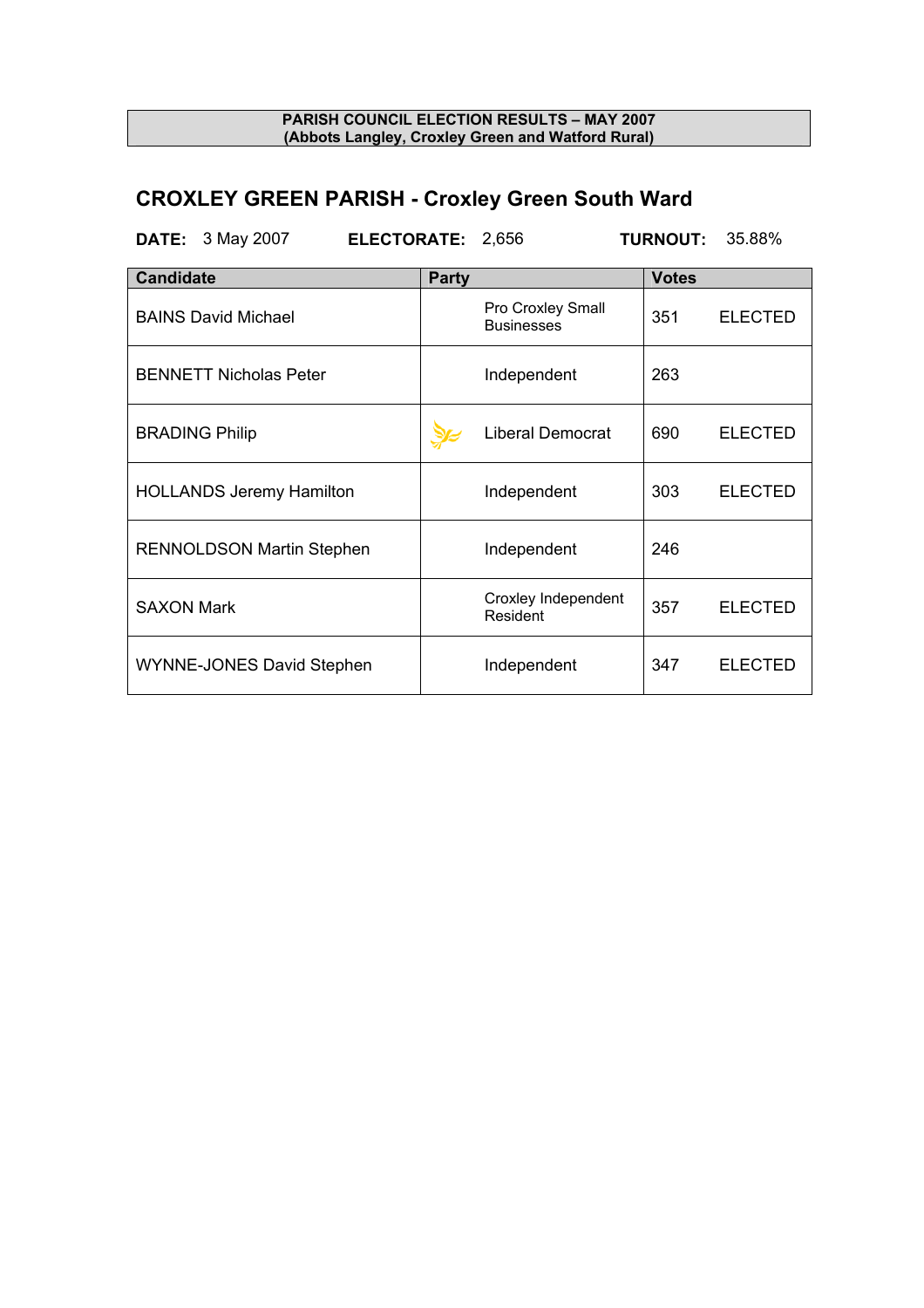# **WATFORD RURAL PARISH - Carpenders Park Ward**

| <b>DATE:</b> 3 May 2007 | ELECTORATE: 3,990 |                         |              | <b>TURNOUT: 41.45%</b> |
|-------------------------|-------------------|-------------------------|--------------|------------------------|
| <b>Candidate</b>        | <b>Party</b>      |                         | <b>Votes</b> |                        |
| <b>ASQUITH Jeremy</b>   |                   | <b>Liberal Democrat</b> | 825          | <b>ELECTED</b>         |
| <b>CONNOLLY Mary</b>    |                   | <b>Liberal Democrat</b> | 958          | <b>ELECTED</b>         |
| <b>HAMES Pam</b>        |                   | <b>Liberal Democrat</b> | 1,197        | <b>ELECTED</b>         |
| <b>LEWELL Craig</b>     |                   | Conservative            | 611          |                        |
| <b>LLOYD Graham</b>     |                   | Conservative            | 576          |                        |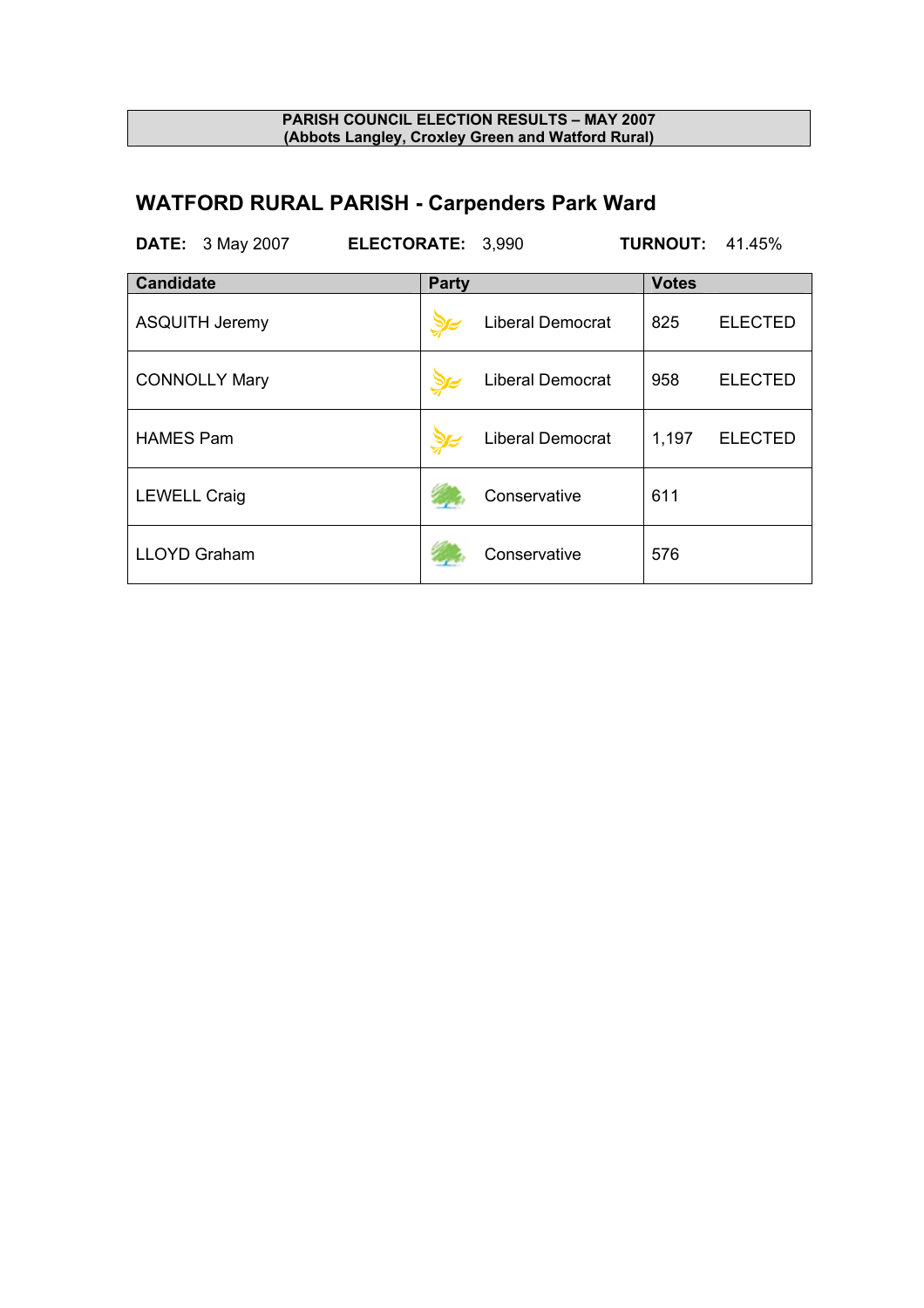## **WATFORD RURAL PARISH - Northwick Ward**

| <b>DATE:</b> 3 May 2007<br>ELECTORATE: 3,493 |              |                         | <b>TURNOUT:</b> | 23.33%         |
|----------------------------------------------|--------------|-------------------------|-----------------|----------------|
| <b>Candidate</b>                             | <b>Party</b> |                         | <b>Votes</b>    |                |
| <b>AITMAN Gabriel</b>                        |              | Liberal Democrat        | 197             |                |
| <b>BULL Sheila</b>                           | Ķ            | Labour                  | 289             | <b>ELECTED</b> |
| <b>BUTWICK Malcolm</b>                       |              | Conservative            | 213             |                |
| <b>CLARKE Tracy Ann</b>                      | ę            | Labour                  | 290             | <b>ELECTED</b> |
| <b>DENMAN Graham</b>                         |              | Conservative            | 218             |                |
| <b>FELDMAN Alan</b>                          |              | Liberal Democrat        | 253             |                |
| <b>KING Pamela Elsie Margaret</b>            | Ķ            | Labour                  | 307             | <b>ELECTED</b> |
| LOWES David John                             |              | <b>Liberal Democrat</b> | 183             |                |
| <b>MACDONALD Alistair Jamie</b>              |              | Conservative            | 267             |                |